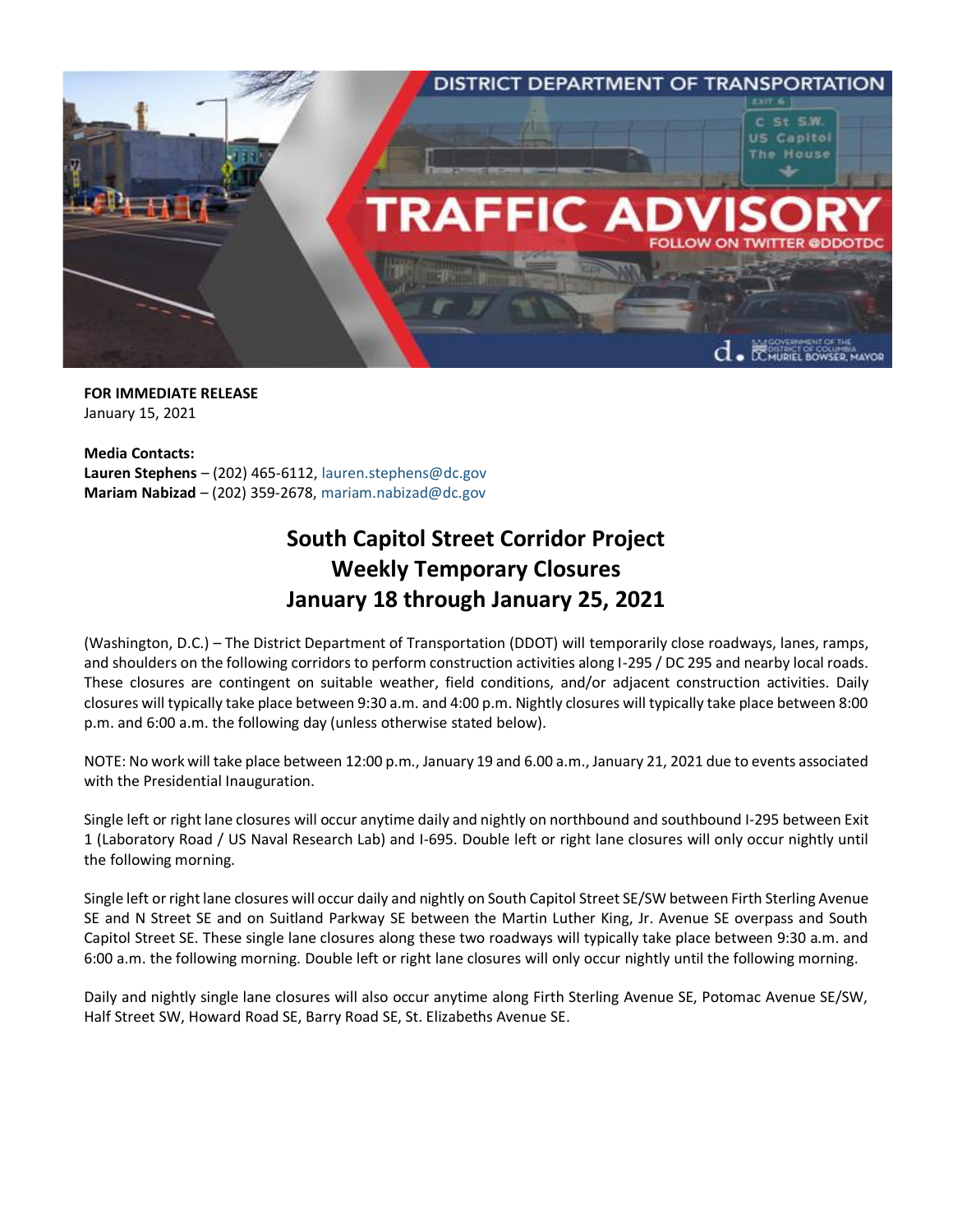The following full ramp closures will also occur daily and nightly.

- Exit 3B from I-295 Northbound (South Capitol Street / Nationals Park / Downtown)
- Exit 4 from I-295 Southbound (South Capitol Street / Suitland Parkway)
- I-295 Northbound On-ramp from northbound Firth Sterling Avenue SE

Weeknight full closures will occur on Howard Road SE between the WMATA Parking garage and Firth Sterling Avenue SE and Suitland Parkway SE between South Capitol Street SE/SW and Firth Sterling Avenue SE. These full closures will not occur on the same nights. Only the full closure of Suitland Parkway SE will stay in-place continuously during the weekend starting at 8:00 p.m., Friday night, January 22 and ending by 5:00 a.m., Monday morning, January 25, 2021.

For the closure of Suitland Parkway, the ramps from northbound I-295 (Exit 3B) and southbound I-295 (Exit 4 to Suitland Parkway) will also be closed. The following signed detours will be in place:

- Exit 3B (from I-295 NB) Closure: Take Exit 5C to Martin Luther King Jr. Avenue SE and follow detour signs to Howard Road SE and back to Suitland Parkway SE.
- Exit 4 to Suitland Parkway (from I-295 SB) Closure: Take Exit 4 to Howard Road SE and follow detour signs to return to Suitland Parkway SE.



## Overnight Suitland Parkway SE Closure & Detour